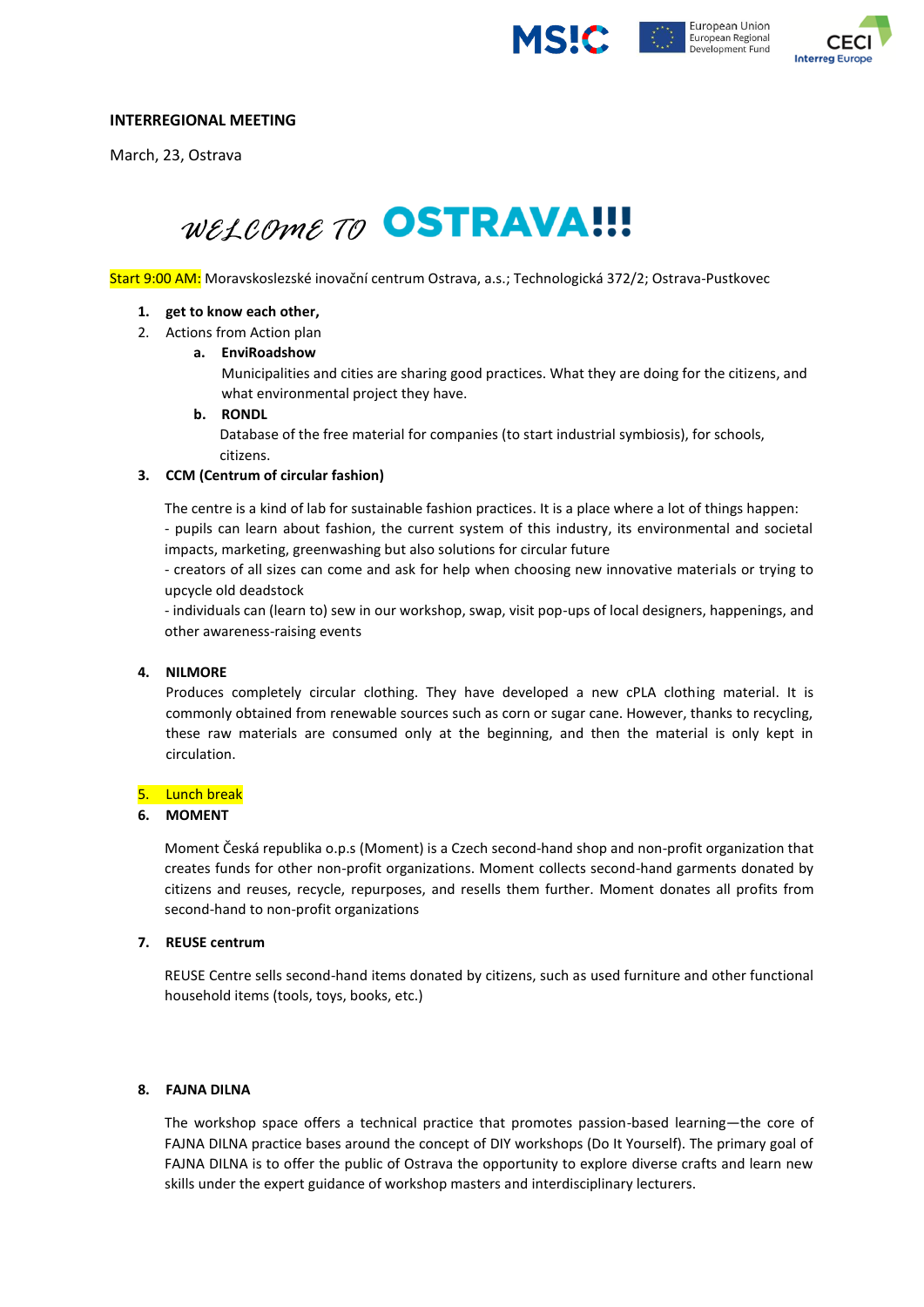#### **9. DOV**

Get to know the unique industrial area which turned from coal mining, and coke and pig iron production to non-traditional form of education, entertainment, and culture. Best view from the Bolt Tower.



10. **Dinner** at 7:30 PM at the City Centre

The breaks: you will have when we will be travelling from one good practice to other. Because it will be by bus. Doubledecker



#### **HOW to get to the Ostrava:**

Airport Prague (CZ) -> by train to Ostrava (it took about 4 hours)

Airport Vienna (AU) -> by train to Ostrava (it took about 3 hours )

Airport Katowice (PL) -> by train to Ostrava (it took about 2 hours ), shuttle bus from Airport to train station (+45 minut)

# **Hotels:**

City centre of Ostrava

- Imperial Hotel Ostrava <https://www.imperialhotelostrava.com/en/>
- Mercure Ostrava Center Hotel <https://all.accor.com/hotel/7051/index.en.shtml>
- Ruby Blue<https://hotelrubyblue.cz/en/> (be carefull this is on the Stodolní street which is the street full of bars, music clubs, can be noisy at the evening; Wednesday is small Friday :D if you know what I mean.... )

OR you can stay at the part of the Ostrava call Poruba

• Hotel Garni VŠB  $\frac{link}{lnk}$ . It is like 5 minutes by walk to our Innvotaion Centre